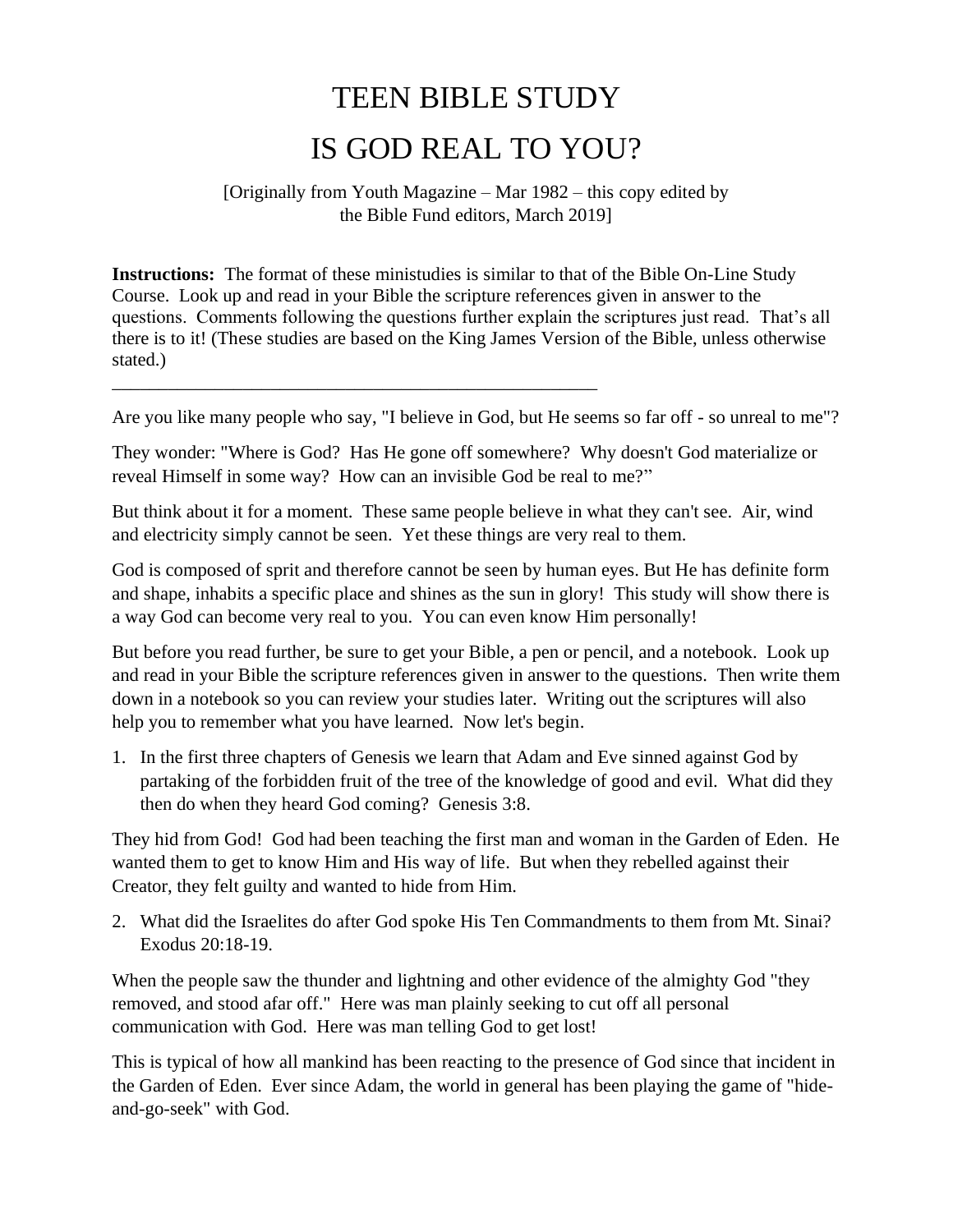3. What is God compared to? 1 John 1:5. Is this why men try to hide and even deny the reality of God? John 3:19-20. Has mankind cut itself off from God because of its sins? Isaiah 59:2.

Since Adam and Eve, men have been tricked by Satan into sinning. Sin is breaking God's law (1 John 3:4). Therefore mankind is accustomed to living a way of life the Bible refers to as "darkness". But God never sins. His way of life can be compared to a bright light that shows the way out of darkness, or out of sin.

4. What is one of the reasons Jesus Christ was sent to earth? John 1:18.

Jesus, one of the two eternal members of the God Family, became flesh and blood. He came to earth to reveal the Father to us, as well as to die for the sins of all mankind, opening the way to receiving the Holy Spirit and a full understanding of the reality of God and His purpose for mankind.

5. Besides these many revelations from God that are recorded for us in the Bible, is there a realistic way we can understand the invisible things of God and the absolute reality of His existence? Romans 1:19-20.

Think about the physical universe and all that it contains. Look at the intricacy of nature around you. Think about your marvelous body and the incredible complexity and capabilities of your mind. Here is awesome proof of the reality of the great, all-knowing, universe-ruling Creator!

From the forces that bind atomic nuclei and run gigantic stars, to the laws that sustain incredibly huge galaxies; from your marvelous, life-sustaining earth, to the vastness of space; from the existence of physical laws like gravity and inertia, to the order and harmony they sustain; from the beauty of creation, to a mind that can try to comprehend it - all testify to the presence and power of our almighty Creator and shout the conclusive evidence of his existence!

6. Since the evidence of God is clearly seen everywhere by His creation, why isn't God real to the world today? Has mankind become willingly ignorant of the reality of God? Romans 1:21-25. (Reading the rest of this chapter will show some of the results of this choice.) How does God describe one who refuses to accept such obvious proof of His existence? Romans 1:22, Psalm 14:1.

Yes, the ancient philosophers knew God. They examined the world in which they found themselves and discovered order, harmony, system and design. God was in this sense revealed to them. How? Because the existence of order, harmony, system and design absolutely demand a supreme Architect and designer - a supreme Creator!

But these same men flatly rejected the evidence rather than answer to a higher authority. For if they admitted God exists, they would have to obey Him! And so they held back or suppressed the truth in unrighteousness (Romans 1:18). They convinced themselves, against the facts and their own better judgment, that God doesn't exist. Those who reject such obvious evidence indeed look foolish and silly to God.

7. How did God show His incredible greatness, power and wisdom to Job? Job 38:1-6. (God's speech to Job continues though the end of chapter 41.)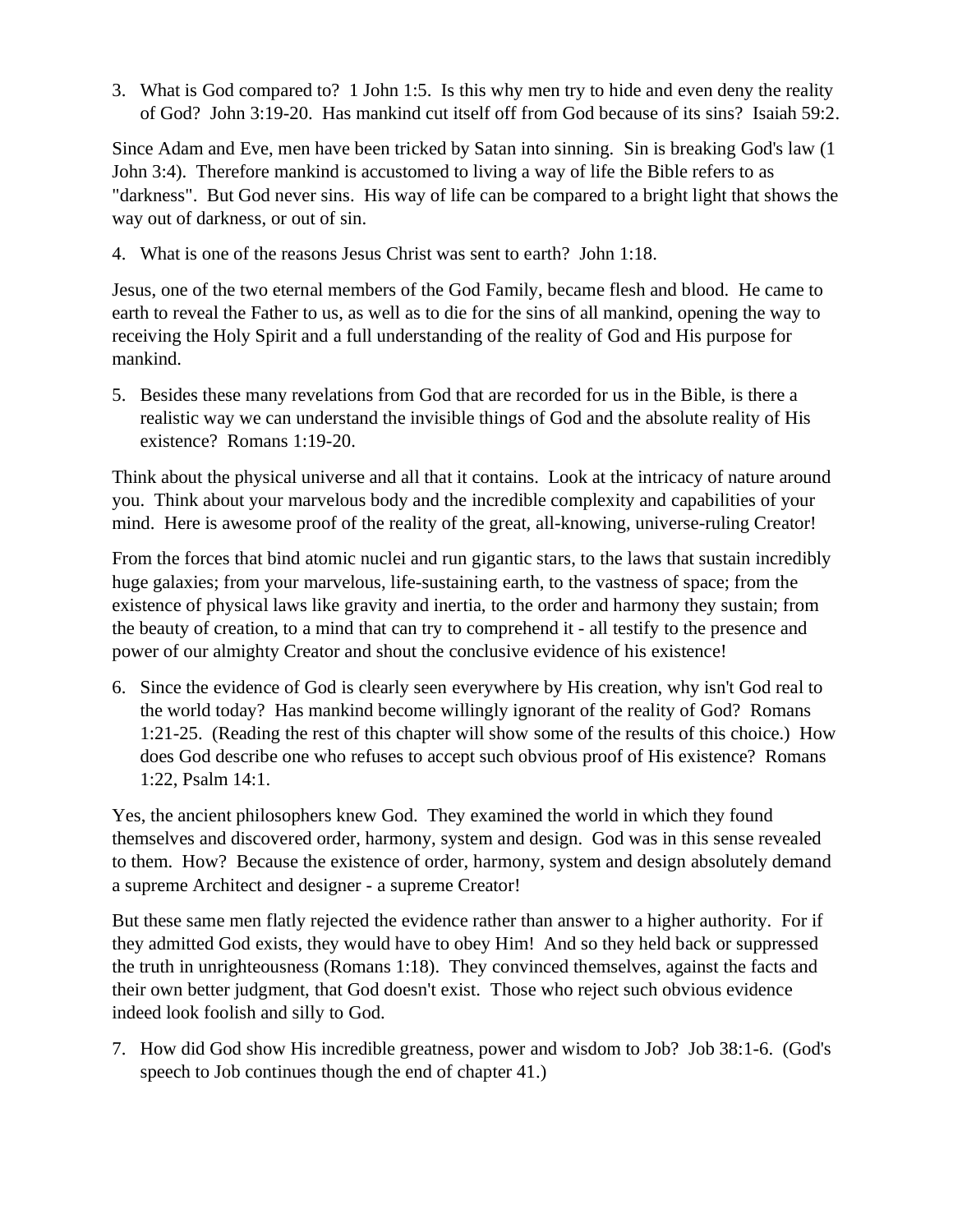Many today are like Job. He thought he knew a lot about God. He was pretty well convinced about the reality of God's existence. But after a long series of eloquent arguments between Job and his friends, God personally spoke to Job from a whirlwind and pointed out a few things he had never considered before.

God focused Job's mind on His material creation by asking him some embarrassing questions.

Before hearing these questions, Job had talked about God, heard about Him and discussed Him at great length. But the real God was not absolutely real to him. This really shook Job up as he finally came to see God in a completely new light (Job 42:1-6).

Now Job came face to face with God through His material creation. He saw for the first time the true picture of the awesome Creator, the almighty God. His conscious mind had not really grasped the reality of this God of whom he spoke. Job was now humbled and deeply convinced of the absolute reality of the great, all-powerful Creator, God!

8. Can those who seek to become personally acquainted with this same God really find Him? Isaiah 55:6-7. But must one put forth effort - stir himself up - to seek Him in a personal way? Isaiah 64:7. Is God not far from anyone who will earnestly seek Him? Acts 17:26-27.

God is not uninterested or unavailable to His human creation. He is not too busy to hear the **prayers of sincere people who really want to know Him**. But one must stir himself up to seek God. God is there - He is real - but He must be sought! We must put forth a concerted effort to seek Him in a personal way.

You definitely can get to know God! God is there in heaven and once real personal contact is established, He will be real to you in an intimate way.

9. Does God promise to bless those who truly seek Him wholeheartedly, and desire to actually do His will? Psalm 119:2, 1 John 3:22

God is as near as the next fervent, sincere prayer. Those who seek God earnestly - with zeal and persistence - will be blessed, both in this life and on into eternity.

Once you come face to face with the reality of God's existence and have a glimpse of our heavenly Father's goodness and power, you can begin to trust Him to bless you (Hebrews 11:6).

10. But do you realize that our conversation with God is not one sided? Do you know God speaks to us today? Read Hebrews 1:1-2 to find out how God speaks to mankind.

God has revealed His will and plan for man through His Son who came down to earth and lived among men. He then inspired various men to record the words of Jesus for us today (2 Timothy 3:16-17). Now we are able to learn of God and His purpose for mankind through His written word.

In a very personal way, God reveals Himself and speaks to us through the pages of the Holy Bible. We become acquainted with God by talking to Him in prayer and reading what He says to us in His written Word.